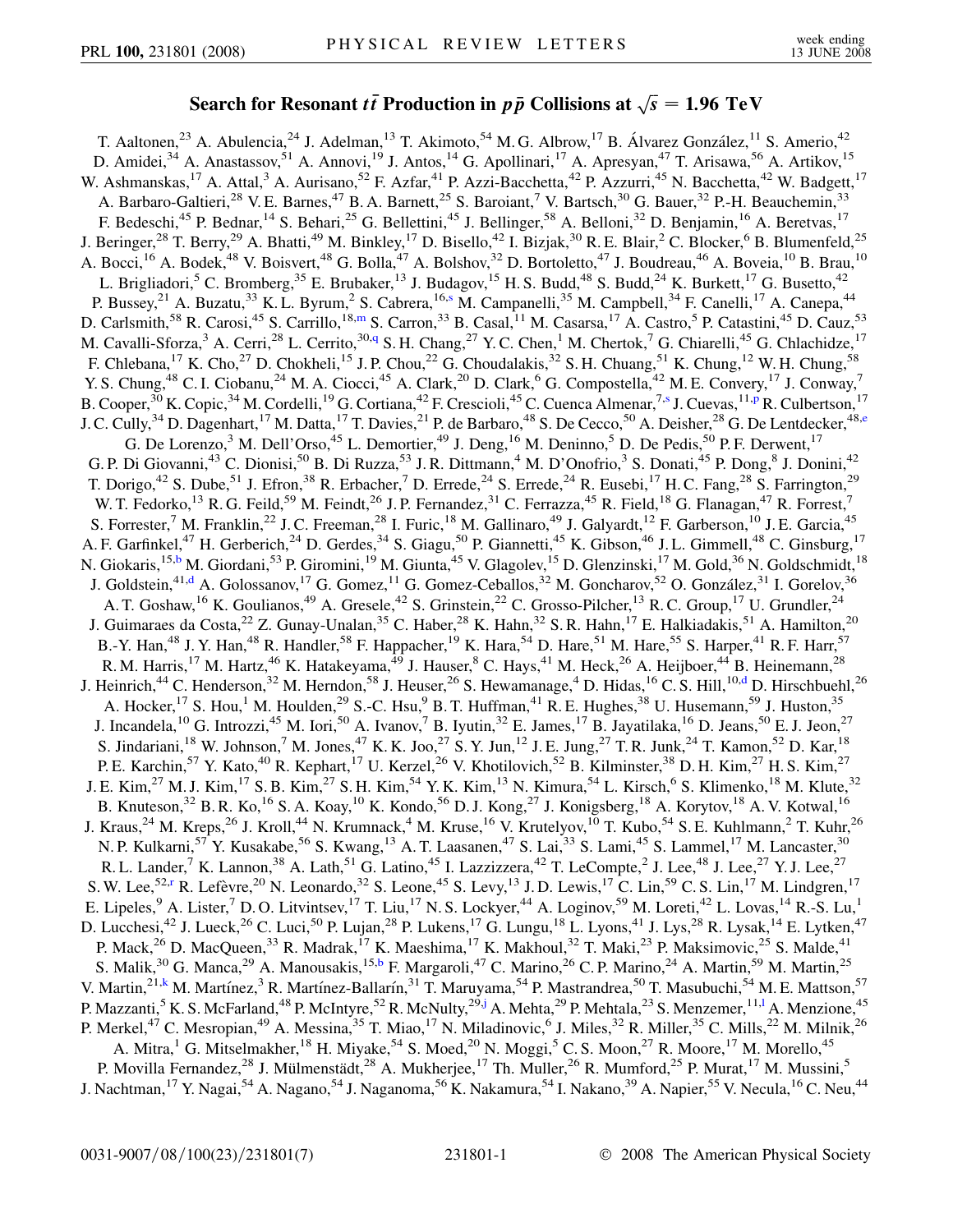<span id="page-1-7"></span><span id="page-1-5"></span><span id="page-1-3"></span>M. S. Neubauer,<sup>24</sup> J. Nielsen,<sup>28,[g](#page-6-11)</sup> L. Nodulman,<sup>2</sup> M. Norman,<sup>9</sup> O. Norniella,<sup>24</sup> E. Nurse,<sup>30</sup> S. H. Oh,<sup>16</sup> Y. D. Oh,<sup>27</sup> I. Oksuzian,<sup>18</sup> T. Okusawa,<sup>40</sup> R. Oldeman,<sup>29</sup> R. Orava,<sup>23</sup> K. Osterberg,<sup>23</sup> S. Pagan Griso,<sup>42</sup> C. Pagliarone,<sup>45</sup> E. Palencia,<sup>17</sup> V. Papadimitriou,<sup>17</sup> A. Papaikonomou,<sup>26</sup> A. A. Paramonov,<sup>13</sup> B. Parks,<sup>38</sup> S. Pashapour,<sup>33</sup> J. Patrick,<sup>17</sup> G. Pauletta,<sup>53</sup> M. Paulini,<sup>12</sup> C. Paus,<sup>32</sup> D. E. Pellett,<sup>7</sup> A. Penzo,<sup>53</sup> T. J. Phillips,<sup>16</sup> G. Piacentino,<sup>45</sup> J. Piedra,<sup>43</sup> L. Pinera,<sup>18</sup> K. Pitts,<sup>24</sup> C. Plager, <sup>8</sup> L. Pondrom, <sup>58</sup> X. Portell, <sup>3</sup> O. Poukhov, <sup>15</sup> N. Pounder, <sup>41</sup> F. Prakoshyn, <sup>15</sup> A. Pronko, <sup>17</sup> J. Proudfoot, <sup>2</sup> F. Ptohos,<sup>17[,i](#page-6-12)</sup> G. Punzi,<sup>45</sup> J. Pursley,<sup>58</sup> J. Ra[d](#page-6-6)emacker,<sup>41,d</sup> A. Rahaman,<sup>46</sup> V. Ramakrishnan,<sup>58</sup> N. Ranjan,<sup>47</sup> I. Redondo,<sup>31</sup> B. Reisert, <sup>17</sup> V. Rekovic, <sup>36</sup> P. Renton, <sup>41</sup> M. Rescigno, <sup>50</sup> S. Richter, <sup>26</sup> F. Rimondi, <sup>5</sup> L. Ristori, <sup>45</sup> A. Robson, <sup>21</sup> T. Rodrigo, <sup>11</sup> E. Rogers,<sup>24</sup> S. Rolli,<sup>55</sup> R. Roser,<sup>17</sup> M. Rossi,<sup>53</sup> R. Rossin,<sup>10</sup> P. Roy,<sup>33</sup> A. Ruiz,<sup>11</sup> J. Russ,<sup>12</sup> V. Rusu,<sup>17</sup> H. Saarikko,<sup>23</sup> A. Safonov,<sup>52</sup> W. K. Sakumoto,<sup>48</sup> G. Salamanna,<sup>50</sup> O. Saltó,<sup>3</sup> L. Santi,<sup>53</sup> S. Sarkar,<sup>50</sup> L. Sartori,<sup>45</sup> K. Sato,<sup>17</sup> P. Savard,<sup>33</sup> A. Savoy-Navarro,<sup>43</sup> T. Scheidle,<sup>26</sup> P. Schlabach,<sup>17</sup> E. E. Schmidt,<sup>17</sup> M. P. Schmidt,<sup>59</sup> M. Schmitt,<sup>37</sup> T. Schwarz,<sup>7</sup> L. Scodellaro,<sup>11</sup> A. L. Scott,<sup>10</sup> A. Scribano,<sup>45</sup> F. Scuri,<sup>45</sup> A. Sedov,<sup>47</sup> S. Seidel,<sup>36</sup> Y. Seiya,<sup>40</sup> A. Semenov,<sup>15</sup> L. Sexton-Kennedy,<sup>17</sup> A. Sfyrla,<sup>20</sup> S. Z. Shalhout,<sup>57</sup> M. D. Shapiro,<sup>28</sup> T. Shears,<sup>29</sup> P. F. Shepard,<sup>46</sup> D. Sherman,<sup>22</sup> M. Shimojima,<sup>54[,o](#page-6-13)</sup> M. Shochet,<sup>13</sup> Y. Shon,<sup>58</sup> I. Shreyber,<sup>20</sup> A. Sidoti,<sup>45</sup> P. Sinervo,<sup>33</sup> A. Sisakyan,<sup>15</sup> A. J. Slaughter,<sup>17</sup> J. Slaunwhite,<sup>38</sup> K. Sliwa,<sup>55</sup> J. R. Smith,<sup>7</sup> F. D. Snider,<sup>17</sup> R. Snihur,<sup>33</sup> M. Soderberg,<sup>34</sup> A. Soha,<sup>7</sup> S. Somalwar,<sup>51</sup> V. Sorin,<sup>35</sup> J. Spalding, <sup>17</sup> F. Spinella, <sup>45</sup> T. Spreitzer, <sup>33</sup> P. Squillacioti, <sup>45</sup> M. Stanitzki, <sup>59</sup> R. St. Denis, <sup>21</sup> B. Stelzer, <sup>8</sup> O. Stelzer-Chilton, <sup>41</sup> D. Stentz,<sup>37</sup> J. Strologas,<sup>36</sup> D. Stuart,<sup>10</sup> J. S. Suh,<sup>27</sup> A. Sukhanov,<sup>18</sup> H. Sun,<sup>55</sup> I. Suslov,<sup>15</sup> T. Suzuki,<sup>54</sup> A. Ta[f](#page-6-14)fard,<sup>24,f</sup> R. Takas[h](#page-6-15)ima,<sup>39</sup> Y. Takeuchi,<sup>54</sup> R. Tanaka,<sup>39</sup> M. Tecchio,<sup>34</sup> P. K. Teng,<sup>1</sup> K. Terashi,<sup>49</sup> J. Thom,<sup>17,h</sup> A. S. Thompson,<sup>21</sup> G. A. Thompson,<sup>24</sup> E. Thomson,<sup>44</sup> P. Tipton,<sup>59</sup> V. Tiwari,<sup>12</sup> S. Tkaczyk,<sup>17</sup> D. Toback,<sup>52</sup> S. Tokar,<sup>14</sup> K. Tollefson,<sup>35</sup> T. Tomura,<sup>54</sup> D. Tonelli,<sup>17</sup> S. Torre,<sup>19</sup> D. Torretta,<sup>17</sup> S. Tourneur,<sup>43</sup> W. Trischuk,<sup>33</sup> Y. Tu,<sup>44</sup> N. Turini,<sup>45</sup> F. Ukegawa,<sup>54</sup> S. Uozumi,<sup>54</sup> S. Vallecorsa,<sup>20</sup> N. van Remortel,<sup>23</sup> A. Varganov,<sup>34</sup> E. Vataga,<sup>36</sup> F. Vázquez,<sup>18[,m](#page-6-1)</sup> G. Velev,<sup>17</sup> C. Vellidis,<sup>45[,b](#page-6-5)</sup> V. Veszpremi,<sup>47</sup> M. Vidal,<sup>31</sup> R. Vidal,<sup>17</sup> I. Vila,<sup>11</sup> R. Vilar,<sup>11</sup> T. Vine,<sup>30</sup> M. Vogel,<sup>36</sup> I. Volobouev,<sup>28[,r](#page-6-7)</sup> G. Volpi,<sup>45</sup> F. Würthwein, <sup>9</sup> P. Wagner, <sup>44</sup> R. G. Wagner, <sup>2</sup> R. L. Wagner, <sup>17</sup> J. Wagner, <sup>26</sup> W. Wagner, <sup>26</sup> R. Wallny, <sup>8</sup> S. M. Wang, <sup>1</sup> A. Warburton,<sup>33</sup> D. Waters,<sup>30</sup> M. Weinberger,<sup>52</sup> W. C. Wester III,<sup>17</sup> B. Whitehouse,<sup>55</sup> D. Whiteson,<sup>44[,f](#page-6-14)</sup> A. B. Wicklund,<sup>2</sup> E. Wicklund,<sup>17</sup> G. Williams,<sup>33</sup> H. H. Williams,<sup>44</sup> P. Wilson,<sup>17</sup> B. L. Winer,<sup>38</sup> P. Wittich,<sup>17[,h](#page-6-15)</sup> S. Wolbers,<sup>17</sup> C. Wolfe,<sup>13</sup> T. Wright,<sup>34</sup> X. Wu,<sup>20</sup> S. M. Wynne,<sup>29</sup> A. Yagil,<sup>9</sup> K. Yamamoto,<sup>40</sup> J. Yamaoka,<sup>51</sup> T. Yamashita,<sup>39</sup> C. Yang,<sup>59</sup> U. K. Yang,<sup>13[,n](#page-6-16)</sup> Y. C. Yang,<sup>27</sup> W. M. Yao,<sup>28</sup> G. P. Yeh,<sup>17</sup> J. Yoh,<sup>17</sup> K. Yorita,<sup>13</sup> T. Yoshida,<sup>40</sup> G. B. Yu,<sup>48</sup> I. Yu,<sup>27</sup> S. S. Yu,<sup>17</sup> J. C. Yun,<sup>17</sup>

<span id="page-1-6"></span><span id="page-1-4"></span><span id="page-1-2"></span>L. Zanello,<sup>50</sup> A. Zanetti,<sup>53</sup> I. Zaw,<sup>22</sup> X. Zhang,<sup>24</sup> Y. Zheng,<sup>8,[c](#page-6-17)</sup> and S. Zucchelli<sup>5</sup>

## (CDF Coll[a](#page-6-18)boration)<sup>a</sup>

<sup>1</sup>*Institute of Physics, Academia Sinica, Taipei, Taiwan 11529, Republic of China*<br><sup>2</sup><sup>2</sup>Arganne National Laboratory, Arganne, Illinois 60430, USA

<span id="page-1-1"></span><span id="page-1-0"></span><sup>2</sup> *Argonne National Laboratory, Argonne, Illinois 60439, USA*<br><sup>3</sup> *Argonne National Laboratory, Argonne, Illinois 60439, USA*<sup>3</sup>

*Institut de Fisica d'Altes Energies, Universitat Autonoma de Barcelona, E-08193, Bellaterra (Barcelona), Spain* <sup>4</sup>

*Baylor University, Waco, Texas 76798, USA* <sup>5</sup>

*Istituto Nazionale di Fisica Nucleare, University of Bologna, I-40127 Bologna, Italy* <sup>6</sup>

*Brandeis University, Waltham, Massachusetts 02254, USA* <sup>7</sup>

*University of California, Davis, Davis, California 95616, USA* <sup>8</sup>

*University of California, Los Angeles, Los Angeles, California 90024, USA* <sup>9</sup>

<sup>9</sup>University of California, San Diego, La Jolla, California 92093, USA<br><sup>10</sup>University of California, Santa Barbara, Santa Barbara, California 93106, USA<br><sup>11</sup>Instituto de Fisica de Cantabria, CSIC-University of Cantabria,

*FIN-00014, Helsinki, Finland* <sup>24</sup>*University of Illinois, Urbana, Illinois 61801, USA*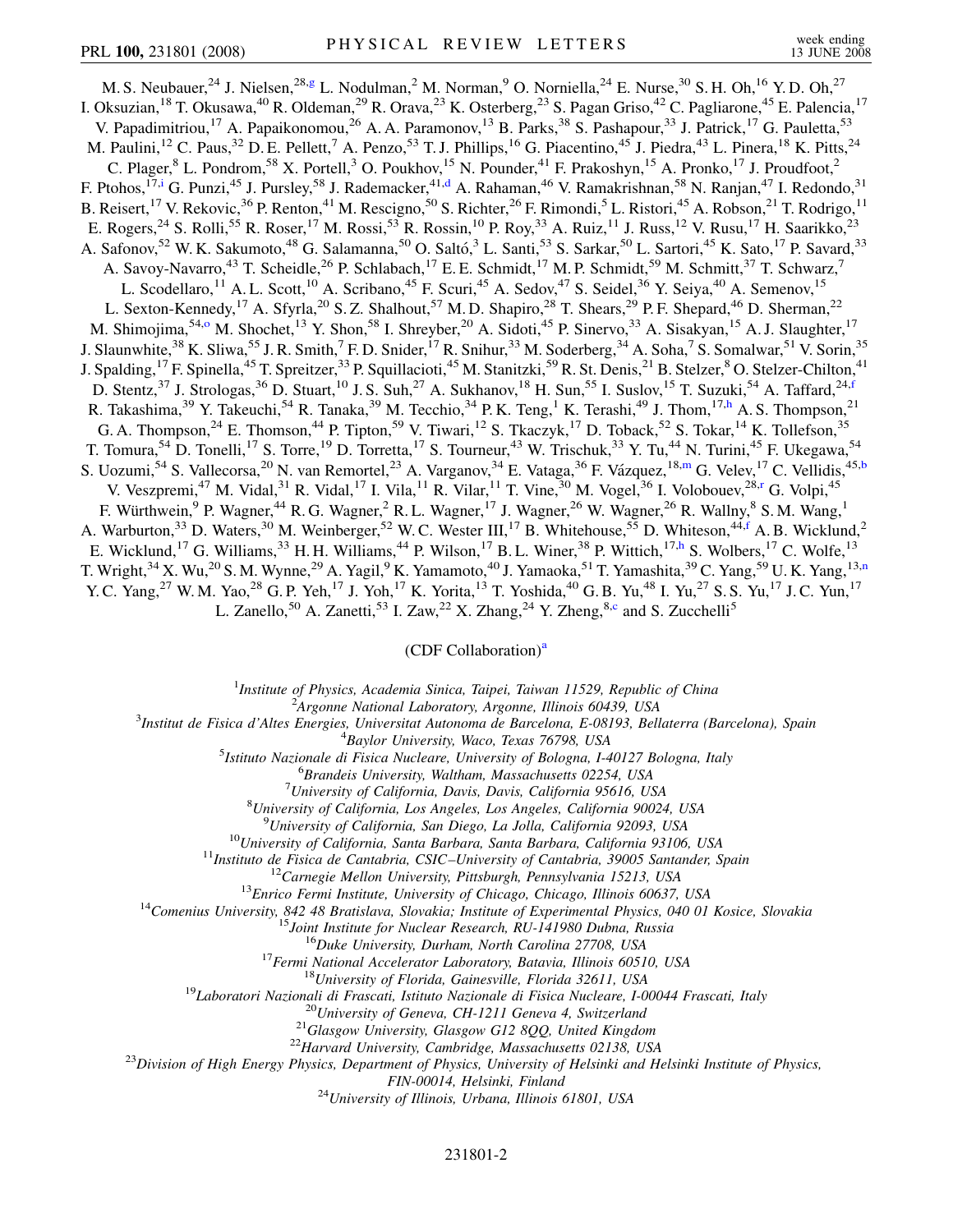<sup>25</sup>The Johns Hopkins University, Baltimore, Maryland 21218, USA<br><sup>26</sup>Institut für Experimentelle Kernphysik, Universität Karlsruhe, 76128 Karlsruhe, Germany<br><sup>27</sup>Center for High Energy Physics: Kyungpook National Universit

*Seoul National University, Seoul 151-742, Korea; SungKyunKwan University, Suwon 440-746, Korea;*

*Korea Institute of Science and Technology Information, Daejeon, 305-806, Korea;*

<sup>28</sup>Ernest Orlando Lawrence Berkeley National Laboratory, Berkeley, California 94720, USA<br><sup>29</sup>University of Liverpool, Liverpool L69 7ZE, United Kingdom<br><sup>30</sup>University College London, London WCIE 6BT, United Kingdom<br><sup>31</sup>C

<sup>33</sup>*Institute of Particle Physics: McGill University, Montréal, Canada H3A 2T8;*<br>and University of Toronto, Toronto, Canada M5S 1A7

<sup>34</sup>University of Michigan, Ann Arbor, Michigan 48109, USA<br><sup>35</sup>Michigan State University, East Lansing, Michigan 48824, USA<br><sup>36</sup>University of New Mexico, Albuquerque, New Mexico 87131, USA<br><sup>37</sup>Northwestern University, Evan

<sup>41</sup>University of Padova, Istituto Nazionale di Fisica Nucleare, Sezione di Padova-Trento, I-35131 Padova, Italy<br><sup>43</sup>Universite Pierre et Marie Curie/IN2P3-CNRS, UMR7585, Paris, F-75252 France<br><sup>43</sup>UPNHE, Universite Pierre

<sup>47</sup>Purdue University, West Lafayette, Indiana 47907, USA<br><sup>48</sup>University of Rochester, Rochester, New York 14627, USA<br><sup>48</sup>University of Rochester, Rochester, New York 14627, USA<br><sup>50</sup>Istituto Nazionale di Fisica Nucleare,

<sup>58</sup>University of Wisconsin, Madison, Wisconsin 53706, USA<br><sup>59</sup>Yale University, New Haven, Connecticut 06520, USA

(Received 6 September 2007; published 11 June 2008)

We report on a search for narrow-width particles decaying to a top and antitop quark pair. The data set used in the analysis corresponds to an integrated luminosity of  $680$  pb<sup>-1</sup> collected with the Collider Detector at Fermilab in run II. We present 95% confidence level upper limits on the cross section times branching ratio. Assuming a specific top-color-assisted technicolor production model, the leptophobic *Z'* with width  $\Gamma_{Z} = 0.012 M_{Z}$ , we exclude the mass range  $M_{Z}$  < 725 GeV/ $c^2$  at the 95% confidence level.

DOI: [10.1103/PhysRevLett.100.231801](http://dx.doi.org/10.1103/PhysRevLett.100.231801) PACS numbers: 13.85.Rm, 12.60.Cn, 12.60.Nz, 14.70.Pw

The discovery of the top quark in 1995 at Fermilab [\[1\]](#page-6-19) concluded a long search that occupied particle physicists for about two decades. Nevertheless, a decade after the top quark discovery there is still much to investigate about this massive but fundamental particle. There are several ways in which new physics can make an appearance through the top quark. The large mass, in particular, suggests that the top quark may play a special role in the dynamics of electroweak symmetry breaking and act as a powerful probe in this physics sector.

Among the technicolor scenarios, Ref. [[2](#page-6-20)] predicts the existence of a heavy meson  $\eta_T$  produced in gluon-gluon

interactions ( $gg \to \eta_T \to t\bar{t}$ ). Top-color models, later extended to top-color assisted technicolor [\[3,](#page-6-21)[4](#page-6-22)], account for the spontaneous breaking of electroweak symmetry by introducing new strong dynamics, which would explain the large top quark mass. In this scheme the breaking of the  $SU(3)_1 \times U(1)_1 \times SU(3)_2 \times U(1)_2$  gauge structure at a scale of 1 TeV results in colored ''top gluons'' and in a singlet vector  $Z'$ , which couples to the third quark generation. A narrow leptophobic  $Z'$  decaying to  $t\bar{t}$  has been predicted in [\[5](#page-6-23)] and searched for in Tevatron run I data  $[6]$ . Other  $t\bar{t}$  production mechanisms can be found in universal extra dimensions theories. The Randall-Sundrum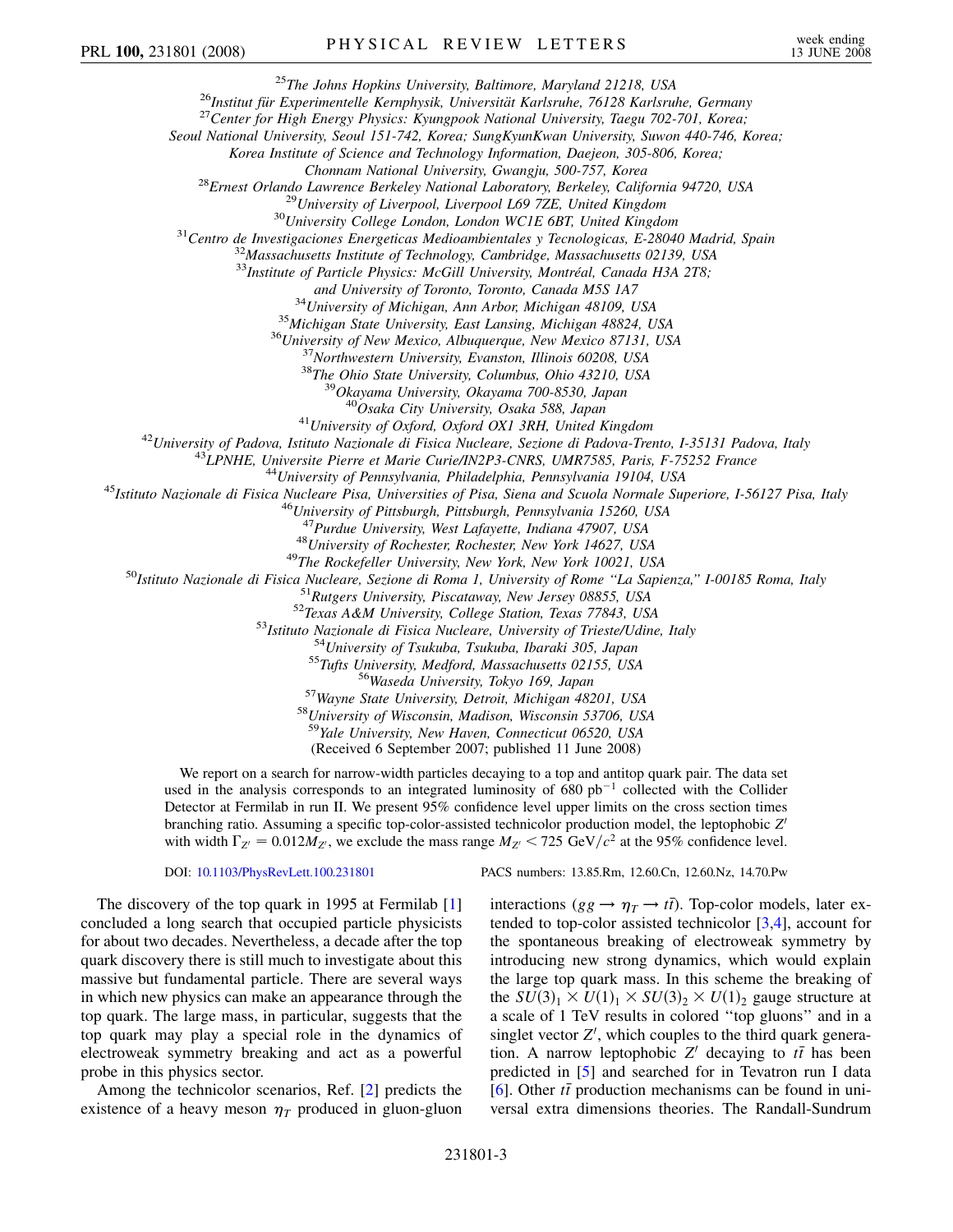scenario with the standard model in the bulk predicts the existence of Kaluza-Klein excitations of the gluon, which decay primarily into top quarks [[7](#page-6-25)].

In this Letter, we present a search for narrow resonances decaying to  $t\bar{t}$  by looking for an anomalous peak in the  $t\bar{t}$ invariant mass distribution. The search algorithm was developed for a narrow  $t\bar{t}$  resonance, like a  $Z'$ , before looking at the data. At the Tevatron, the  $Z'$  resonance can be produced via  $q\bar{q}$  annihilation. The standard model (SM) predicts that the top quark decays more than 99% of the time into a *Wb* pair and then the *W* can decay either leptonically ( $BR = 32.4\%$ ) or hadronically ( $BR = 67.6\%$ ) [[8\]](#page-6-26).

The Collider Detector at Fermilab II (CDFII) [\[9\]](#page-6-27) is an azimuthally and forward-backward symmetric apparatus aziniumally and forward-backward symmetric apparatus designed to study  $p\bar{p}$  collisions at  $\sqrt{s} = 1.96$  TeV at the Tevatron. The detector has a charged particle tracking system [\[10\]](#page-6-28) in a 1.4 T magnetic field directed parallel to the proton beam direction. This system consists of a silicon microstrip detector, which covers the radial range from 1.35 cm to 28 cm, and an open-cell drift chamber in the radial range from 40 cm to 137 cm. Outside the tracking system are the electromagnetic and hadronic calorimeters, with projective segmentation in  $\eta$ - $\phi$  [\[11\]](#page-6-29). A set of drift chambers and scintillation counters detects muons in the central region ( $|\eta|$  < 1). The beam luminosity is determined by measuring the inelastic  $p\bar{p}$  collision rate with gas Cherenkov detectors [\[12\]](#page-6-30).

We search for events in which one *W* boson decays hadronically and one leptonically. The partonic final state for this decay channel is  $\ell \nu_{\ell} b \bar{b} q \bar{q}'$  ( $\ell = e, \mu$ ); therefore, the final state events have one high momentum charged lepton, large missing transverse energy  $(\not{E}_T)$  [\[11\]](#page-6-29) due to the undetected neutrino, and four jets from the quarks' parton shower and hadronization processes ("lepton  $+$  jets" channel).

The data sample for this analysis has been collected using high- $p<sub>T</sub>$  triggers for electrons and muons [\[9\]](#page-6-27). The off-line selection requires an electron (or muon) candidate with  $E_T(p_T) > 20$  GeV contained in the central detector region. A jet is defined as an energy cluster in the calorimeter and is reconstructed using a fixed cone algorithm with a cone of radius 0.4 in  $\eta$ - $\phi$  space. This cone size is chosen to minimize jet merging due to overlapping cones in these multijet events. After correcting the raw jet energies and  $\not\hspace{-.15cm}/\,F_T$  to account for multiple  $p\bar{p}$  interactions and inhomogeneities in the detector according to [[13](#page-6-31)], we select events containing at least 4 jets with  $|\eta| < 2$  and  $E_T$  > 15 GeV, and with  $E_T$  > 20 GeV. Jets originating from the hadronization of *b* quarks are identified (*b* tagged), with about 40% efficiency, by reconstructing their displaced vertices [[14](#page-6-32)]. The tagging information is not used for event selection, but only to reduce jet combinatorics during event reconstruction.

Standard model processes that result in the same final state as the resonance are backgrounds to this search. The dominant components are *W* boson production in association with jets  $(W + \text{jets})$ ,  $t\bar{t}$  production, multijet events where a jet is misidentified as a charged lepton and missing energy is generated by jet energy mismeasurement, and diboson production (*WW*, *WZ*, *ZZ*) with extra jets from initial and final state radiation (ISR, FSR). The expected contributions in a data set corresponding to an integrated luminosity of  $680$   $pb^{-1}$  are presented in Table [I](#page-3-0). Standard model  $t\bar{t}$  and diboson expectations are calculated according to their theoretical cross sections  $[15,16]$  $[15,16]$  $[15,16]$  $[15,16]$  $[15,16]$  and their acceptances estimated from Monte Carlo simulations (see below). The quoted uncertainties include the uncertainties on the theoretical cross sections, integrated luminosity, and acceptances. Given the lack of precise theoretical predictions for  $W$  + jets ( $\geq$  4 jets) and multijet production cross sections, the contributions from these backgrounds listed in Table [I](#page-3-0) are obtained by constraining the total numbers to add up to the 450 events observed in data. The multijets to  $W$  + jets ratio in this sample is fixed at 10%, which is consistent with an estimate obtained in a previous CDF analysis [\[9\]](#page-6-27). The quoted uncertainties for these two backgrounds account for both the Poisson statistical uncertainty on the total number of observed events and the uncertainties on the  $t\bar{t}$  and diboson predictions.

The signature for top-quark-pair resonant production is a peak in the invariant mass spectrum of the  $t\bar{t}$  pair  $(M_{t\bar{t}})$ , while, in the mass range investigated here, all of the standard model backgrounds fall smoothly with increasing  $M_{t\bar{t}}$ . The resolution on the  $t\bar{t}$  invariant mass is limited by the uncertainty on the jet energy and by the unmeasured longitudinal momentum of the neutrino. The approach adopted here is to use a matrix-element technique [[17](#page-6-35)] to reconstruct  $M_{t\bar{t}}$  for an event. We integrate the matrixelement for standard model  $t\bar{t}$  production over unmeasured quantities, convoluted with detector resolution functions for the jet energies. The matrix-element implemented for the event reconstruction is the standard model leading order  $t\bar{t}$  production and decay,  $q\bar{q}(gg) \rightarrow t\bar{t} \rightarrow$  $W^+ b W^- \bar{b} \rightarrow q \bar{q}' b \ell \nu_{\ell} \bar{b}$ , and it is used to derive the value of  $M_{t\bar{t}}$  in the same way for events in simulated samples and in data.

The *a priori* probability density for producing a *tt* parton-level final state,  $\pi_{part}(\{\vec{p}\})$ , relative to other  $t\bar{t}$  final states, is the normalized differential cross section

<span id="page-3-0"></span>TABLE I. Expected number of events from standard model processes in a data set corresponding to an integrated luminosity of 680  $pb^{-1}$  of data, assuming the null hypothesis. The observed number of events on data is 450.

| Background                                | Number of events |
|-------------------------------------------|------------------|
| SM $t\bar{t}$                             | $199 \pm 24$     |
| Diboson                                   | $14 + 1$         |
| Multijet                                  | $22 + 10$        |
| $W(\rightarrow \ell \bar{\nu}_\ell) + 4j$ | $215 \pm 30$     |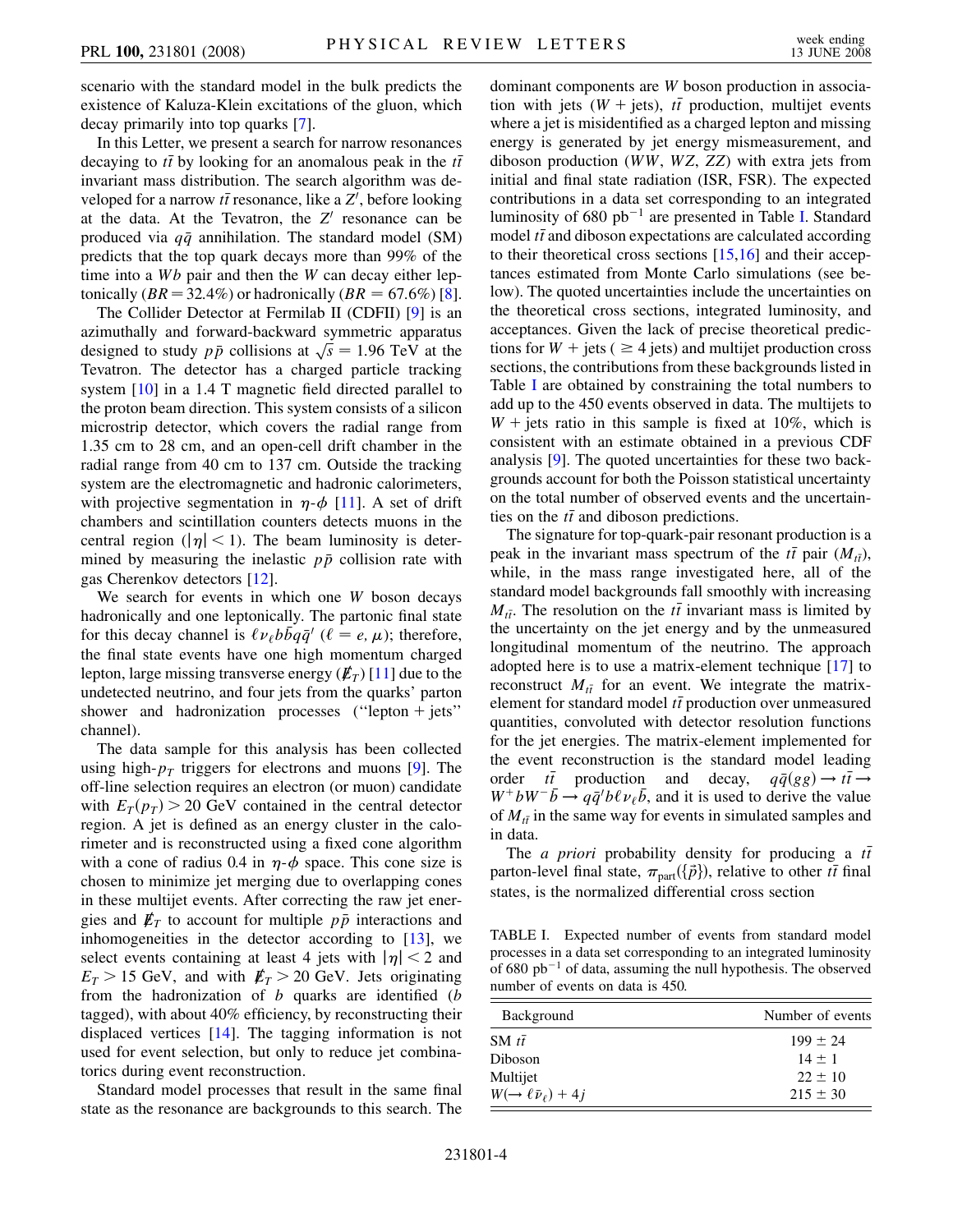$$
\pi_{\text{part}}(\{\vec{p}\})\prod_i d^3\vec{p}_i = 1\bigg/\sigma \int_0^1 \int_0^1 dz_a dz_b f_k(z_a) f_l(z_b) d\sigma_{kl}(\{\vec{p}\}, z_a \vec{P}, z_b \vec{\tilde{P}}),
$$

where  $f_k(f_l)$  are the proton (antiproton) parton distribution functions,  $d\sigma_{kl}$  the *tt*<sup></sup> differential cross section,  $\vec{P}$  ( $\vec{P}$ ) the proton (antiproton) momentum, and  $\{\vec{p}\}\$  the set of six final state three-momenta. Indices *k*, *l* cover the parton types in the proton and antiproton, respectively, and a sum over both indices is implied. The *a priori* probability density for the parton-level final state  $\{\vec{p}\}\$  and the measured jet quantities  $\{\vec{j}\}$  is given by the product

$$
\pi_{\text{part,jets}}(\{\vec{p}\},\{\vec{j}\}) = \pi_{\text{part}}(\{\vec{p}\}) \prod_{i=1}^{4} T(\vec{j}_i|\vec{p}_i),
$$

where  $T(\vec{j}|\vec{p})$  denotes the parton to jet transfer function, i.e., the probability that a parton of momentum  $\vec{p}$  is measured as a jet of momentum  $\vec{j}$ . Transfer functions are parametrized in  $|\eta|$  and momentum of the jet, and are derived from Monte Carlo simulated (PYTHIA) [\[18\]](#page-6-36) events. Different sets of transfer functions are adopted for *b* quarks and lighter quarks. No transfer function is used for the charged lepton given its negligible momentum uncertainty. Also, the  $\not\hspace{-.15cm}/\,_{T}$  measurement is not used to constrain the neutrino transverse momentum.

From  $\pi_{\text{part,jets}}(\{\vec{p}\},\{\vec{j}\})$  we build  $P(\{\vec{p}\}|\{\vec{j}\})$ , the probability density for the parton momenta  $\{\vec{p}\}\text{, given the observed}$ quantities  $\{ \vec{j} \}$ . From this distribution we derive probability distributions for the new variable,  $M_{t\bar{t}}$ , which is a function of the parton-level quantities  $\{\vec{p}\}\$ , by calculating  $P_f(x|\{\vec{j}\}) = \int P(\{\vec{p}\}|\{\vec{j}\}) \delta[x - M_{\vec{i}}(\{\vec{p}\})] d\{\vec{p}\}.$  Having an event probability distribution for  $M_{t\bar{t}}$ , we choose the mean as the reconstructed value for that event, since Monte Carlo simulations showed it to be the best single value  $M_{t\bar{t}}$  estimator. However, given that we do not know which jet matches which parton, we also sum over all possible permutations before extracting the mean. If the event contains jets identified as originating from *b* quarks we sum only over permutations with *b*-tagged jets assigned to *b*-quark partons.

To produce the  $M_{t\bar{t}}$  templates, we apply the reconstruction algorithm to each signal and background sample. PYTHIA  $[18]$  $[18]$  $[18]$  was used to simulate both the  $Z<sup>1</sup>$  vector resonant production ( $M_t = 175 \text{ GeV}/c^2$ ) and  $t\bar{t}$  events. ALPGEN [[19](#page-6-37)] was used for the simulation of the *W* boson plus parton production, with HERWIG [\[20\]](#page-6-38) used to model parton showers. All generated events are passed through the CDF detector simulation. The multijet background template was obtained using CDF II data.

To allow direct comparison with the Tevatron run I results [\[6](#page-6-24)], we choose a resonance width  $\Gamma_{Z}$ <sup>-</sup>  $0.012M_{Z}$ ; however, the measured signal cross section upper limits are insensitive to width values up to  $\Gamma_{Z} \approx$  $0.05M_{Z}$ . The algorithm shows an intrinsic resolution on  $M_{t\bar{t}}$  of about 25 GeV/ $c^2$  when applied to standard model  $t\bar{t}$  events, in case of correct partons to jet association. When applied to resonance samples, the mass is still correctly reconstructed in the case of proper parton-jet assignment; however, incorrect parton-jet assignment leads to a low tail in the reconstructed mass distribution as shown in the inset of Fig. [1.](#page-4-0) The spectra plotted are restricted to the search region ( $M_{t\bar{t}} > 400 \text{ GeV}/c^2$ ) in which the standard model sources fall off exponentially in  $M_{t\bar{t}}$ .

To derive the posterior probability for  $\sigma(p\bar{p} \rightarrow p\bar{p})$  $Z'/BR(Z' \rightarrow t\bar{t})$  (we will refer to it simply as "signal cross") section") given the observed  $M_{t\bar{t}}$  spectrum, we build the likelihood  $\mathcal{L}(\vec{n}|\sigma, \vec{\nu}) = \prod_{i \in \{\text{bins}\}} e^{-\mu_i} \mu_i^{n_i}/n_i!$ . This is the prior probability of observing  $\vec{n}$ , where  $n_i$  is the number of observed events in  $M_{t\bar{t}}$  mass bin *i*,  $\mu_i = \sigma_s A_s T_{si} +$  $\sum_j N_j T_{ji}$  is the number of expected events in the same bin,  $\sigma_s$  is the assumed signal cross section,  $A_s$  is the acceptance,  $N_i$  is the contribution from the *j*th background, and  $T_{si}$ ,  $T_{ii}$  is the content of the *i*th bin of the normalized signal and background templates, respectively. The contributions from standard model  $t\bar{t}$  and dibosons are weighted as in Table [I,](#page-3-0) while the contributions due to  $W + j$ ets and multijets are rescaled to account for the presence of signal and still match the total number of events observed  $(N_{W + \text{jets}} + N_{\text{multijet}} = N_{\text{data}} - N_{\text{signal}} - N_{t\bar{t}} - N_{\text{diboson}}).$  If one uses a flat prior distribution for the signal cross section and integrates over the nuisance parameters  $\vec{\nu}$  (background

<span id="page-4-0"></span>

FIG. 1 (color online). Reconstructed  $M_{t\bar{t}}$  distributions for two simulated standard model backgrounds. We plot the samples with the "hardest"  $(t\bar{t})$  and the "softest" (diboson) spectrum (normalized to unity); all the others lie in between. The inset shows the reconstructed  $M_{t\bar{t}}$  distributions for five signal samples.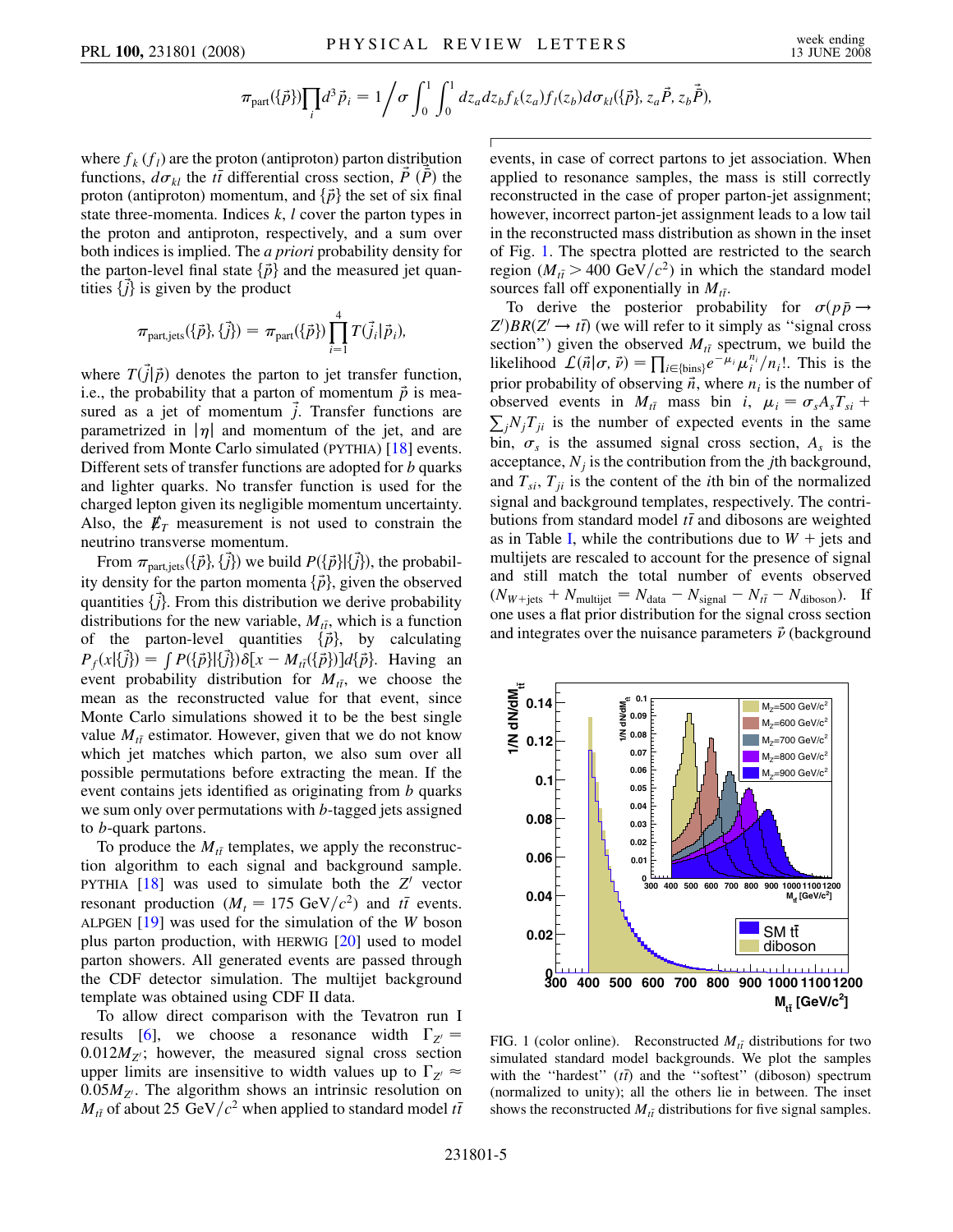contributions and signal acceptance) then Bayes's theorem gives the posterior probability density  $P(\sigma|\vec{n})$ . This is used to define upper limits at any given confidence level (C.L.), together with the most likely value, which is regarded as the measured cross section. This procedure is repeated for 10 resonance masses from 450 GeV/ $c^2$  to 900 GeV/ $c^2$ , and 95% C.L. upper limits are established.

As mentioned previously, uncertainties on template weighting are incorporated in the prior probability by means of the prior densities of the nuisance parameters. In this way the marginalized posterior probability density for the signal cross section includes the acceptance and cross section uncertainties. However, the relative contribution of multijet and  $W +$  jet events has been kept fixed at 10%. To evaluate the impact of the uncertainty on this ratio, the multijet component has been either set to zero or increased by a factor of 3, in each case yielding negligible change on the cross section posterior distribution. This is because after the event selection the  $W +$  jet and multijet  $M_{t\bar{t}}$  spectra are very similar above 400 GeV/ $c^2$ , as shown in Fig. [1.](#page-4-0) We assume a 10% acceptance uncertainty for all the resonant  $t\bar{t}$  signals, consistent with the uncertainty from the SM  $t\bar{t}$ .

Other sources of systematic uncertainties can affect both the acceptances and the templates. These ''shape systematics'' are due to the imperfect knowledge in the modeling of (1) jet energy scale, (2) ISR and FSR, (3) the  $Q^2$  scale for  $W$  + jets production, and (4) parton distribution functions (PDF). To account for these uncertainties, we convolute the cross section posterior probability with a Gaussian, whose width is estimated from a new set of templates and acceptances corresponding to a  $\pm 1\sigma$  change for each systematic. For a resonance of mass  $M_{Z}$ <sup>-</sup> 700 GeV/ $c^2$  the uncertainties due to sources (1), (2), and (3) translate into a relative increase of the expected upper limits of 5%, 5%, 2%, and 2%, respectively, for an overall impact of about 10%. The uncertainty due to the choice of the PDFs turned out to be negligible.

In the data sample used for this analysis, 450 events passed our event selection requirements, and 302 of them are found in the search region  $M_{t\bar{t}} > 400 \text{ GeV}/c^2$ . The  $M_{t\bar{t}}$ data spectrum is shown in Fig. [2,](#page-5-0) together with the background expectations (above  $400 \text{ GeV}/c^2$ ) based on Monte Carlo studies. In order to establish an *a priori* sensitivity of the reconstruction algorithm we generated 1000 simulated experiments in the null hypothesis and extracted, for each mass point, the 95% C.L. expected upper limit, defined as the median of the upper limits distribution. We also calculated the central  $1\sigma$  and  $2\sigma$ frequentist coverage bands.

In the data, the posterior probability distributions for the signal cross section show no evidence of resonant  $t\bar{t}$  production. The predicted and observed upper limits at 95% C.L. are shown in Fig. [3,](#page-5-1) together with the theoretical prediction for the cross section as a function of mass in

<span id="page-5-0"></span>

FIG. 2 (color online). The reconstructed  $M_{t\bar{t}}$  spectrum (data) and the standard model prediction in the search region above 400 GeV/ $c^2$ . The inset shows the same distributions in logarithmic scale.

the leptophobic *Z'* model (with  $\Gamma_{Z} = 0.012 M_{Z}$ ) [[5\]](#page-6-23). Based on this model, we exclude a leptophobic top-color resonance candidate with a mass of 725 GeV $/c^2$  or less.

In conclusion, we performed a search for a narrow heavy resonance decaying into  $t\bar{t}$  in the lepton + jets channel using  $680$  pb<sup>-1</sup> of CDF run 2 data. We set upper limits on the production cross section times branching ratio at the

<span id="page-5-1"></span>

FIG. 3 (color online). Predicted and experimental 95% C.L. upper limits using data corresponding to  $680$  pb<sup>-1</sup> of integrated luminosity, together with the leptophobic top-color  $Z<sup>1</sup>$  cross section prediction. Dark and light areas define the  $1\sigma$  and  $2\sigma$ ranges for the expected limits. The arrow marks the mass upper limit.